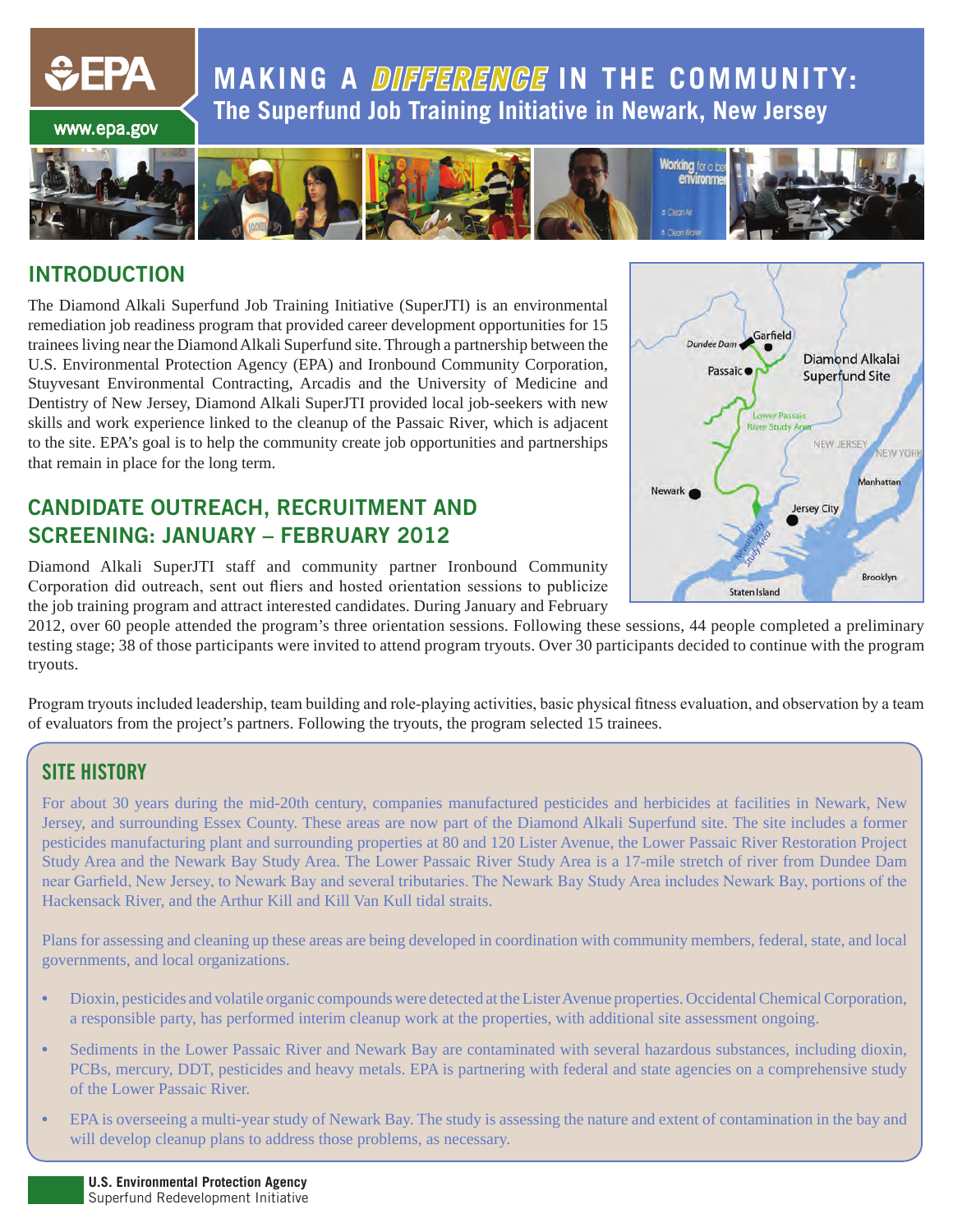

- *• Pre-Employment Training:* Trainees completed courses in environmental justice, interpersonal communication, cultural competence and effective work habits. EPA contractor Skeo Solutions provided the training.
- *• Technical Training:* Trainees completed the 40-hour Hazardous Waste Operations and Emergency Response (HAZWOPER) training, OSHA's 10-hour safety training, and CPR and first aid training. The University of Medicine and Dentistry of New Jersey provided the training.

Upon completion of the program, trainees possess the marketable skills needed to begin a successful career in environmental remediation and become valuable members of the workforce in these communities.



Graduation for the program's 15 trainees took place at the Portuguese Sport Club in March 2012. EPA Region 2 Administrator Judith Enck attended the ceremony and handed out certificates to the graduates. The program included remarks from the graduates as well as project partners.

Diamond Alkali SuperJTI is one of the many SuperJTI projects nationwide that are making a difference for unemployed and underemployed citizens living in communities affected by Superfund sites.

### **THE PASSAIC RIVER SUPERJTI TRAINEES:**

- *• Live in areas affected by the Diamond Alkali Superfund site. Many participants have lived close to the site for their entire lives.*
- *<u>Include</u> younger and older populations. Participants ranged in age from early twenties to over fifty years old.*



### **JOB PLACEMENT AND FOLLOW-UP: JUNE 2012 — NOVEMBER 2012**

After graduation, trainees interviewed with subcontractors Stuyvesant Environmental Contracting and Arcadis for available site cleanup positions. All 15 graduates were placed in a variety of positions, all focused on cleaning up the Passaic River. Two of the 15 graduates are currently in full-time river cleanup positions.

Diamond Alkali SuperJTI staff and community partner Ironbound Community Corporation followed up with the graduates and their supervisors for six months after the graduates started work. During this time, graduates could change positions but had to remain employed, either with one of the site subcontractors or another employer.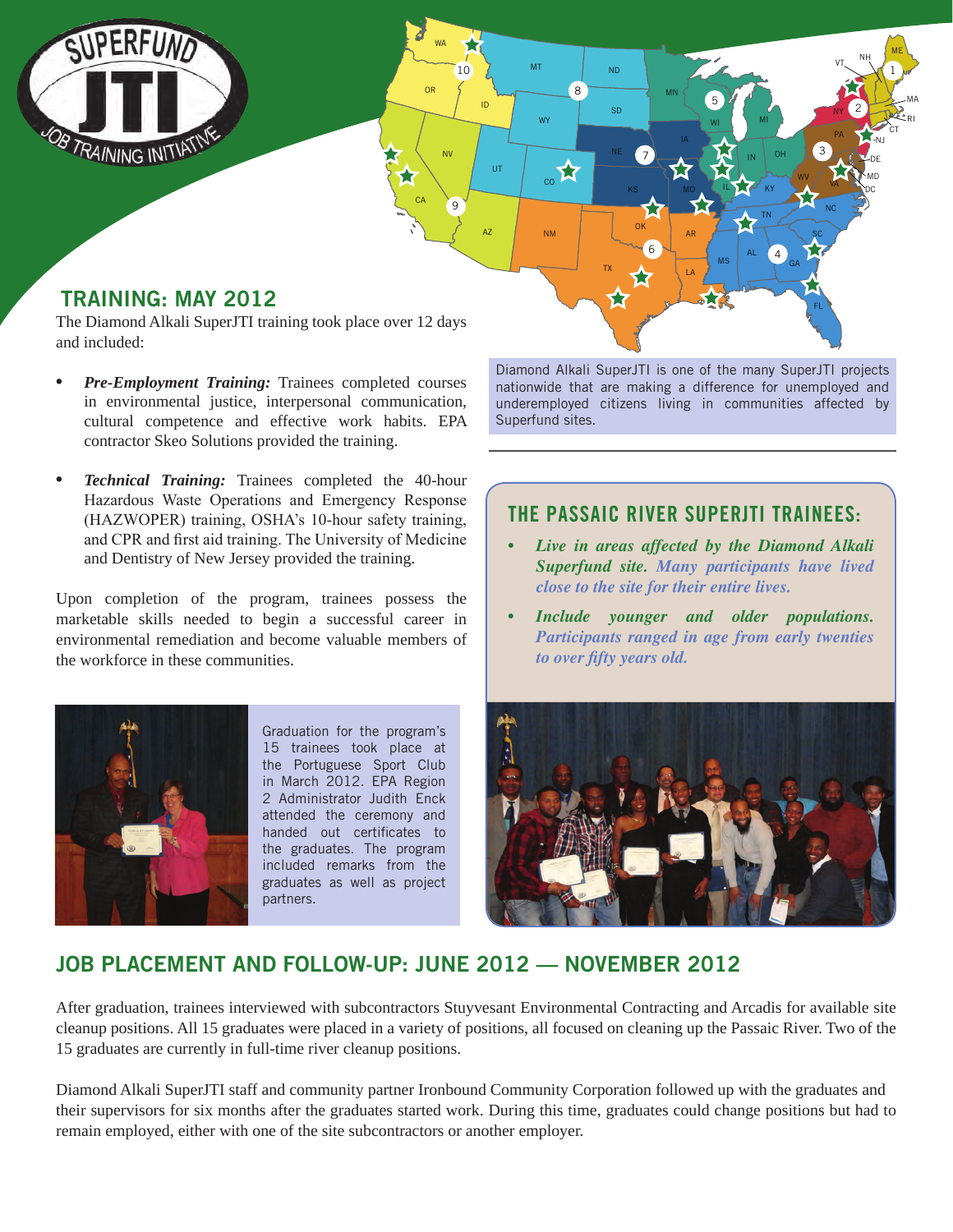# **SUPERJTI COMMUNITY PROFILES: Making a Difference**



Craig Burns had been unemployed and was tired of the stress and uncertainty of searching for work. When he heard about the SuperJTI program through a friend, he decided to jump at the opportunity. "The training was very informative and educational," Craig recalled. "In addition to learning technical skills, I learned tips for working well with others and that has made all of the difference."

As a heavy equipment operator for on-site contractor, ARCADIS, Craig continued to learn new skills on the job and looks forward to what the future holds. "I'm very grateful for the opportunity and the knowledge," he said. "I have full-time employment and often work overtime."

Evonna graduated from Penn State with a degree in behavioral health. After an internship ended, she had trouble finding work and was getting discouraged by the job market. When her uncle mentioned the SuperJTI training, she decided to apply.

OSHA safety training was Evonna's favorite part of the program. "It was very informative and I've been able to use what I learned at my current job," she said. After her graduation, ARCADIS hired Evonna as a Health and Safety Coordinator. "I now have a well paying career path that relates to my studies," she said.



# **Theodor<sup>e</sup> <sup>B</sup>row<sup>n</sup>**

Theodore Brown was looking for something different. With 30 years of incarceration on his record, it was hard for him to find a fresh start. When a city hall worker mentioned the SuperJTI program, Theodore decided to give it a try. "I had never been involved in competitive tryouts," he said. "When I was selected to participate and when I was able to graduate from the program, those were some of my proudest moments. My daughter was so happy, she kept telling me how proud she was. That was my motivation right there."

Theodore says he is now more marketable in the work place. "Knowledge is power and the more certifications you have, the more valuable you are to an employer," he noted. Immediately following graduation, Theodore had a job working with ARCADIS. He has continued to learn on the job and says he is "open to learning anything new."